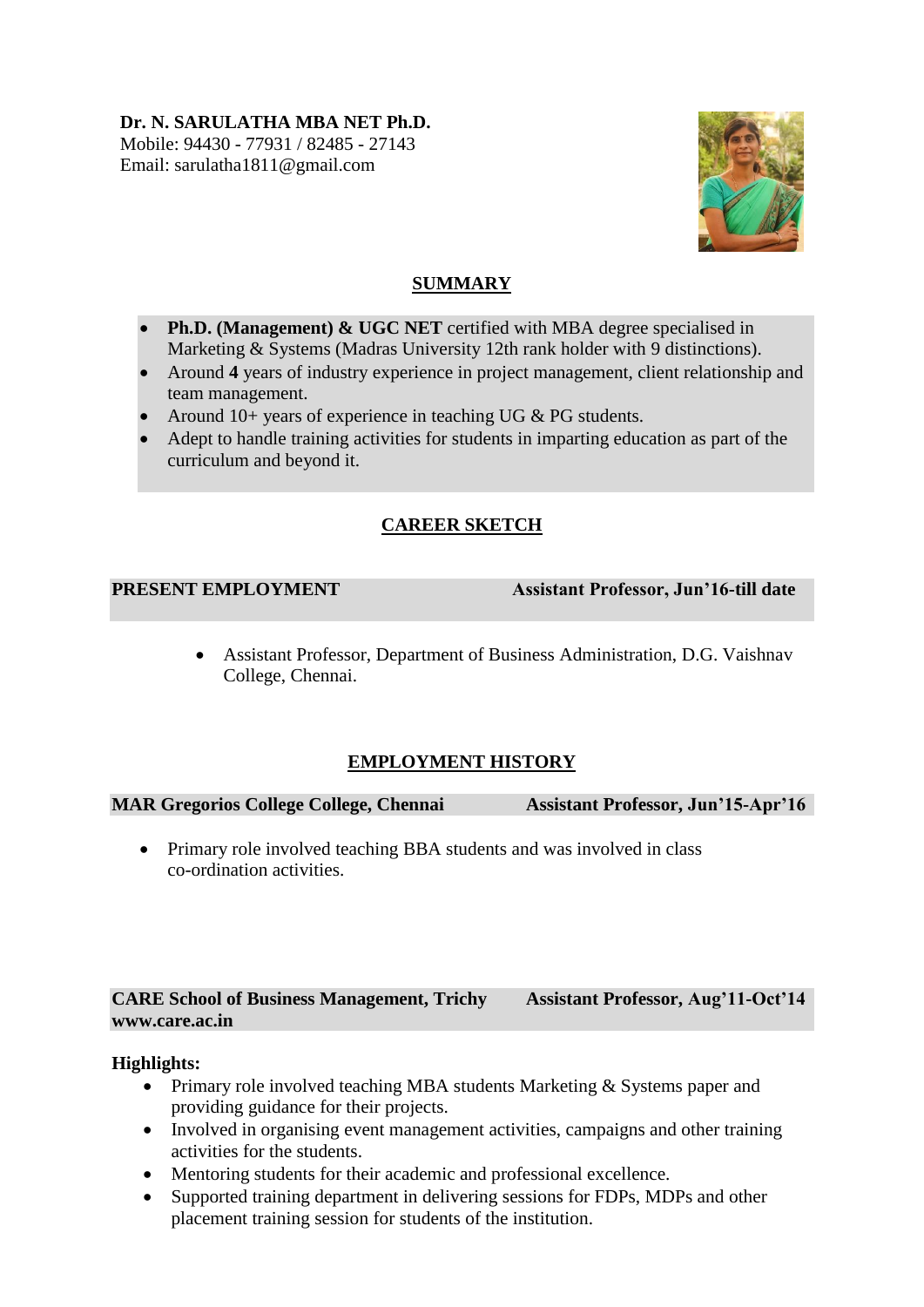Handled social media page(s) for the institution.

## **Bishop Heber College, Trichy Lecturer, Jul'08–Oct'08**

Primary role involved teaching MBA and BBA students and was involved in class co-ordination activities.

## **S.I.V.E.T College, Chennai Lecturer, Jul'07–Apr'08**

Primary role involved teaching MBA and BBA students and was involved in class co-ordination activities.

## **Nittany Outsourcing Services, Chennai Apr'03-Jan'07**

## **Highlights:**

- Joined as a Management Trainee and rose to the post of Team Leader and later Assistant Manager-Billing Operations.
- Key role involved in managing end to end projects from claim submission to collections for the clients.
- Entrusted with responsibility for establishing & maintaining good client relationships.
- Co-ordinating with quality assurance, transition team and training department of the organisation.

## **FREELANCE ACTIVITIES**

- Online Teaching faculty for the elective Insurance Marketing for St. Xavier Degree College, Bangalore University during the period Sept 2020.
- Visiting faculty at Aachi Institute of Management & Entrepreneur Development, Chennai during the period June 2015 – April 2016.
- Guest Speaker for the 1 day programme on Contemporary issues in Management at MESAI Institute of Management, Chennai.
- Guest Speaker for I year MBA induction titled "Stepping stones to corporate ladder" at MESAI Institute of Management, Chennai.
- Guest Speaker for the topic "Facing Interviews" at Trinity Mirror Career Fair 2015, Chennai.
- Guest Speaker on the topic "Why Engineering" for I year Engineering students.
- Worked on marketing activities for an upcoming CBSE school.

# **EDUCATION**

 Completed Online Refresher course in Management Annual Refresher Programmme in Teaching (ARPIT) – February 2020.

## **Ph.D(Management)**

An Empirical study on social commerce as a precedent in consumer decision making for fashion e-tailing.

Bharathiar University

Guide : Dr.V. Sasirekha, Professor, Sri Sairam Institute of Management Studies. Viva voce successfully completed on 08/07/2019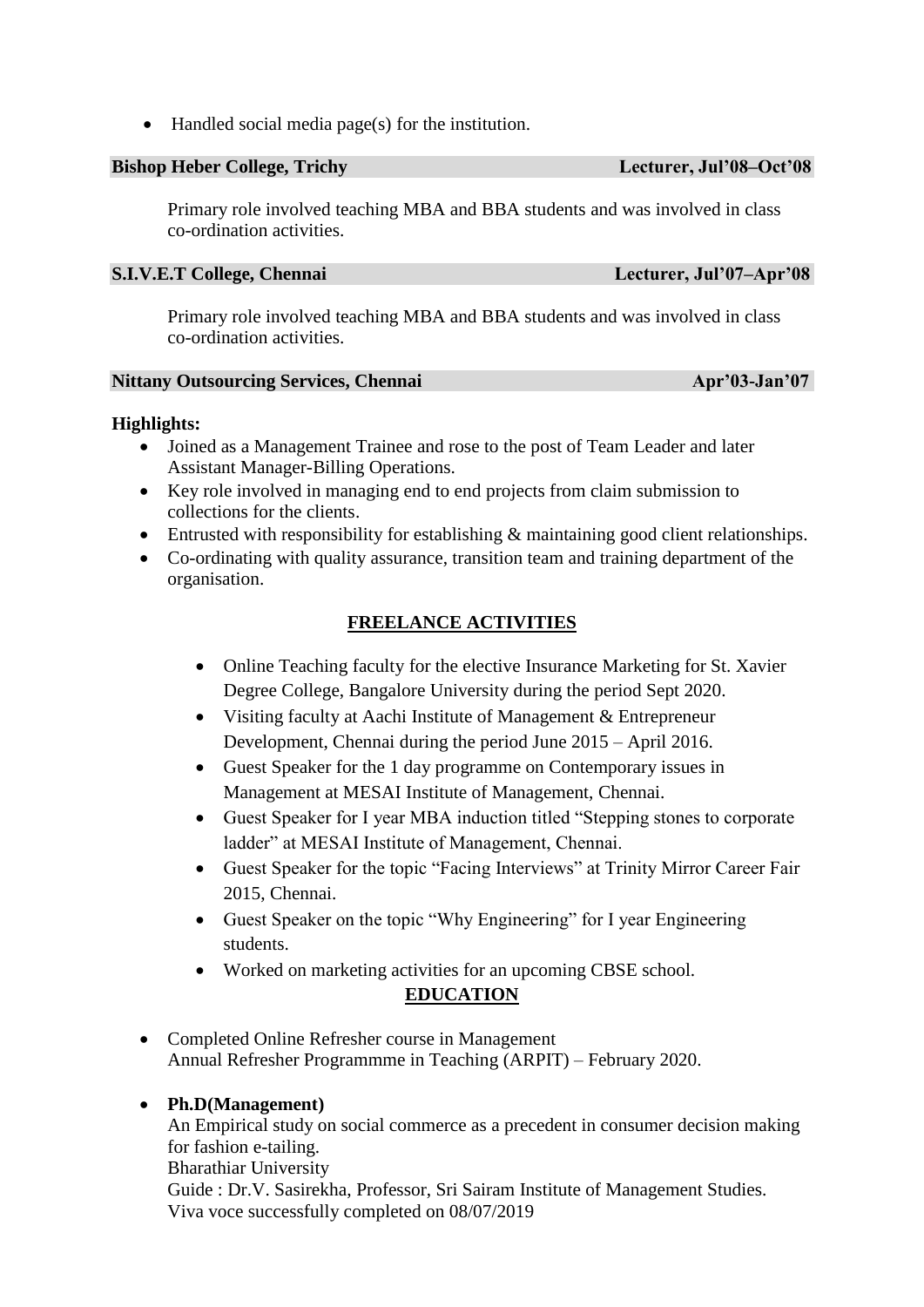- **UGC NET** Certified. Year of passing : 2014
- **MBA** Sri Sai Ram Engineering College, Chennai. University of Madras Percentage Obtained: 74 **Elective: Marketing & Systems** Year of Completion: April 2003
- **B.Sc., Physics**  Meenakshi College for Women, Chennai. University of Madras Percentage Obtained: 84 Year of Completion: April 2001
- Higher Secondary Sri SankaraVidyalaya Matriculation Hr. Sec. School, Chennai. Percentage Obtained: 85 Year of Completion: April 1998
- Matriculation Sri SankaraVidyalaya Matriculation Hr. Sec. School, Chennai. Percentage Obtained: 84 Year of Completion: April 1996

## **AWARDS**

- Best Paper Award in the International conference on Business & Technology 2021 for the research topic " Investigating Differences in social commerce apps with special reference to fashion e-tailing".
- Awarded Young Women Educator & Scholar Award at 7<sup>th</sup> National Women's Day Award by National Foundation of Entrepreneurship Development (NFED).
- Awarded **Best Faculty award** for the academic year 2013-2014, CARE Group of Institutions, Trichy.
- Awarded **Performance Excellence award** in Billing Division, Nittany Decision Services, Chennai for the month of October 2003.
- Awarded 3rd prize for the paper submitted on "**Rural Marketing**" in the State level Management Meet held at Bharath Institute of Science & Technology, Chennai.

## **ACADEMIC ACHIEVEMENTS**

- **University 12th Rank holder** MBA, Madras University.
- **10 Distinctions** earned in MBA degree examination.
- Distinction earned in Project work and viva voce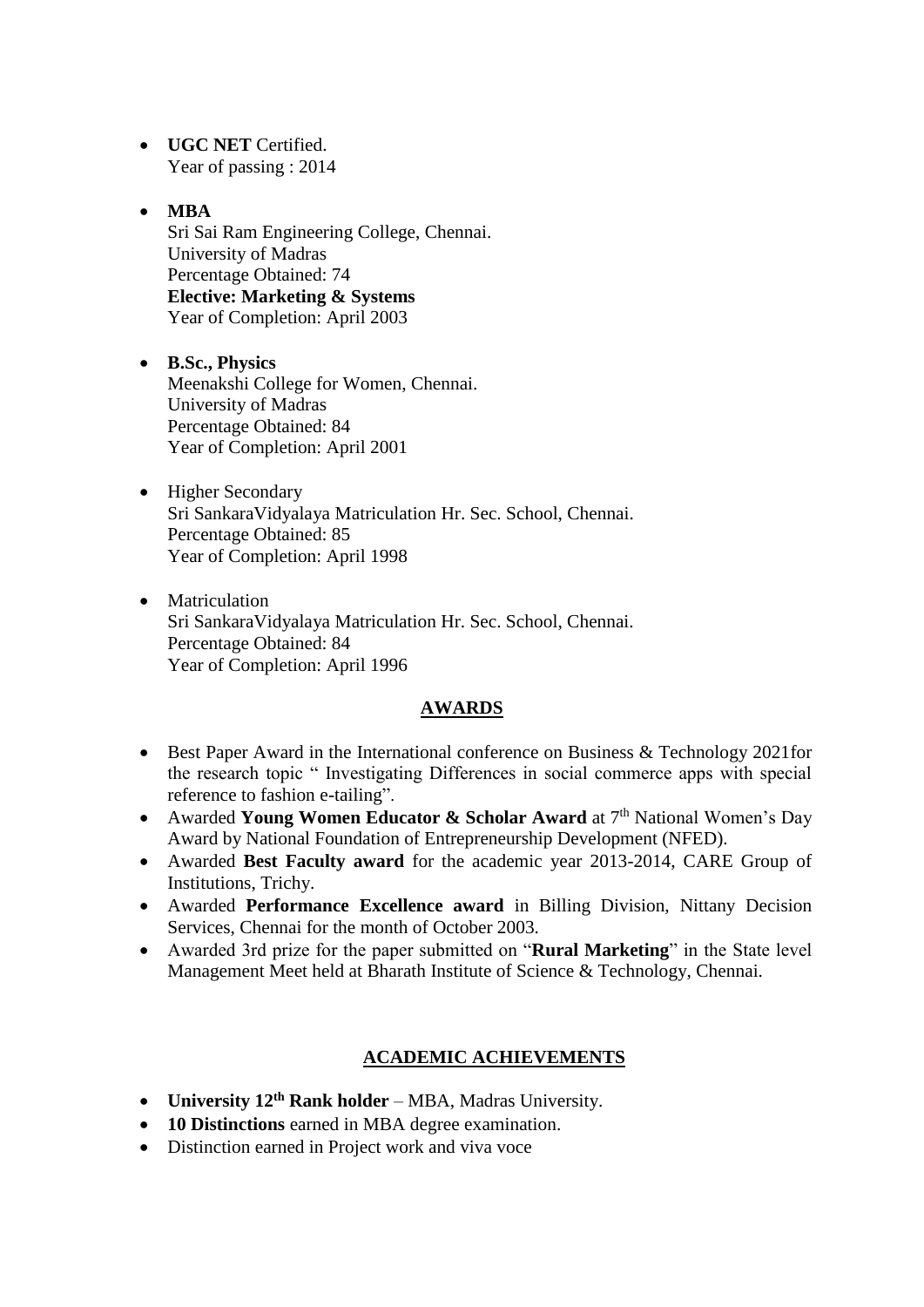# **RESEARCH PROJECTS UNDERTAKEN**

- Conducted "A study on fairness cream users and their willingness to substitute by fairness talcum powder and/or fairness soap" for **CavinKare India Private Limited, Chennai.**
- Conducted "A study on photocopier machines used in commercial organization" for **RICOH India Limited, Chennai**.
- Conducted a freelance project on "Consumer attitude towards Saravana Stores, T.Nagar".
- As a member of **CARE Business Consulting (CBC)** undertook following projects:
	- Scope of Online Marketing at Trichy
	- A study on customer preferences towards diamond jewellery market in newly established areas of Trichy city for a leading diamond jeweler.
	- A study on parents expectations towards private schools in imparting cocurricular & extracurricular education at Trichy city.

# **PROGRAMME ORGANISED / RESOURCE PERSON**

- Resource person for 3-day GUJCOST sponsored National Seminar on the topic Ecommerce for Business & Winning Habits.
- Faculty co-ordinator for Gamification of Finance hosted by Department of Business Administration, D.G. Vaishnav College.
- Faculty co-ordinator for 5 Day Webinar series Hallway Biz 2021 hosted by Department of Business Administration, D.G. Vaishnav College.
- Faculty co-ordinator for Webinar "Technostress and balancing strategies" hosted by Department of Business Administration, D.G. Vaishnav College & National Foundation of Entrepreneurship Development.
- Faculty co-ordinator for Markutsav 20 hosted live in You Tube, a co-curricular Marketing Management Meet.
- Resource person for Webinar Motivation & Challenges for Women hosted by Bishop Heber College, Trichy.
- Resource person for ICT Application in Teaching & Learning hosted by Indus Institute of Engineering & Technology, Indus University.
- Session Chair for the track Women Entrepreneurship Development in the International Web Conference on Women Empowerment through Education, Employment, Entrepreneurship organized by Department of Economics, St. Mary's College, Thoothukudi and National Foundation of Entrepreneurship Development.
- Faculty co-ordinator for Webinar "Research Structuring & Publication Strategies" hosted by Department of Business Administration, D.G. Vaishnav College & National Foundation of Entrepreneurship Development.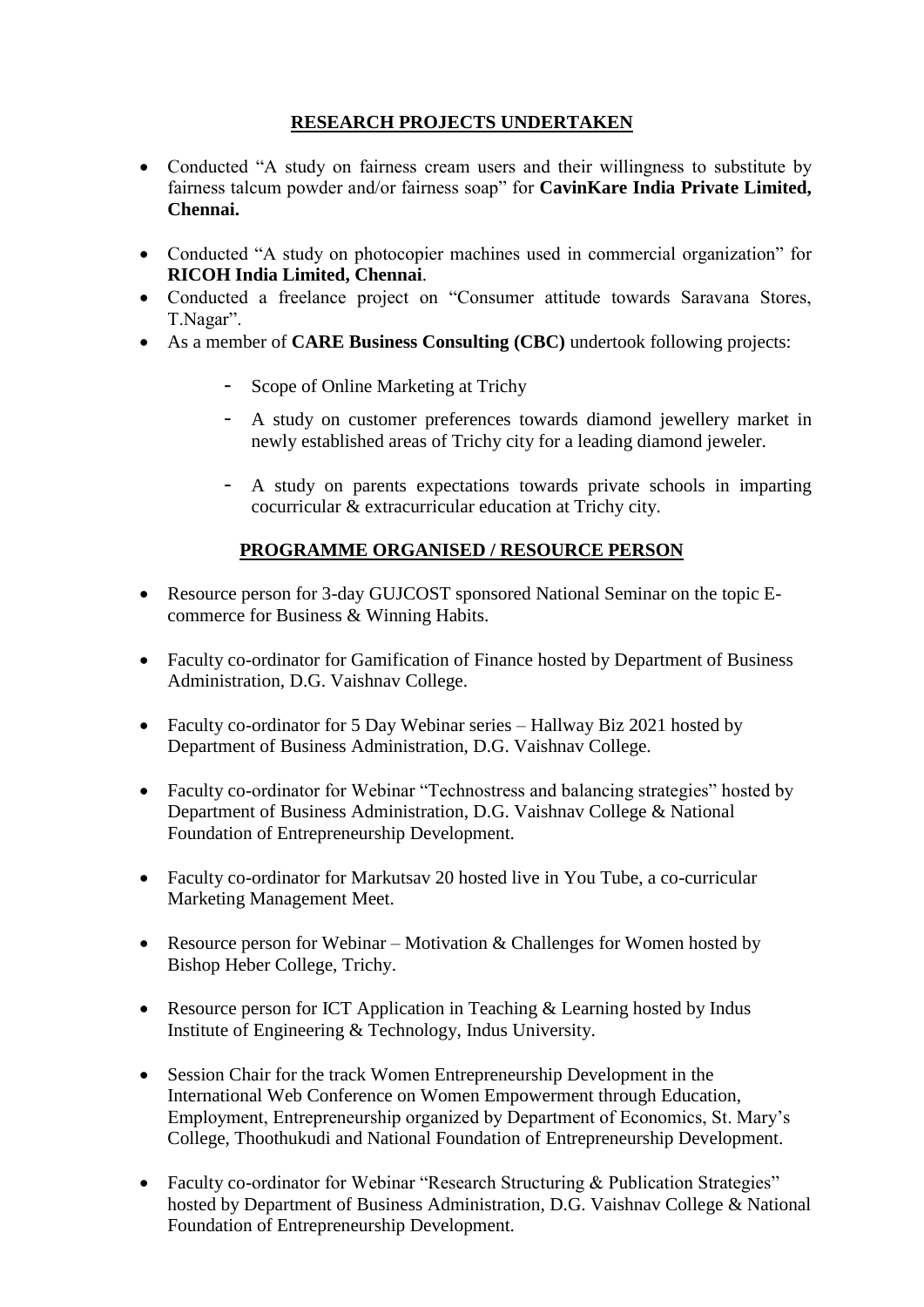- Faculty co-ordinator for CALL FOR PAPERS in Online ISSN Journal -Re-Defining Economics and Business in the context of 3Cs (Contemporary Challenges, Ceaseless Competition and Changing Consumerism) - Challenges and Opportunities on the Global Confront 2020 organised by Department of Business Administration, D.G. Vaishnav College.
- Technical co-ordinator for Dhrona –The Art of Teaching & Learning for Nxt Gen, Online Faculty Development Programme organized by Department of Business Administration, D.G. Vaishnav College.
- Delivered "Basics of Online Teaching" module in the Online Faculty Programme Dhrona –The Art of Teaching & Learning for Nxt Gen, Online Faculty Development Programme organized by Department of Business Administration, D.G. Vaishnav College.
- Faculty co-ordinator for One day workshop on Entrepreneurial Prospects Using Digital Marketing & IoT organized by Department of Business Administration, D.G. Vaishnav College, Chennai on 14<sup>th</sup> March 2020.

# **ACADEMIC ACTIVITIES**

- Participated in a 5 day National level FDP on Data Analytics in Business Decisions organized by St. Joseph's College of Engineering from 16.06.21 to 20.06.21.
- Presented paper titled " A study on social commerce apps with special reference to Women Homepreneurs in the Digital era" in the National conference on Digital Entrepreneurship.
- National level virtual training on ICT tools for effective assessment organized by IQAC, D.G. Vaishnav College, Chennai from 17/09/20-18/09/20.
- Ten Day Online Skill Development Programme on Social Media Digital Marketing Sponsored by RUSA 2.0 by School of Commerce, Bharathiar University 10.08.20 to 21.08.20.
- 3 day National level virtual training on ICT competency for Higher education Teachers organized by IQAC, D.G. Vaishnav College, Chennai.
- Successfully completed Two week faculty development programme on
	- **- Managing Online Classes and Co-Creating MOOCs**
	- **- Comprehensive e-Learning to e-Training guide for Administrative Work**
	- **- Open Educational Rsources for Research**
	- **- Advanced Concepts for Developing MOOCs**

organized by Teaching Learning Centre, University of Delhi in association with MHRD.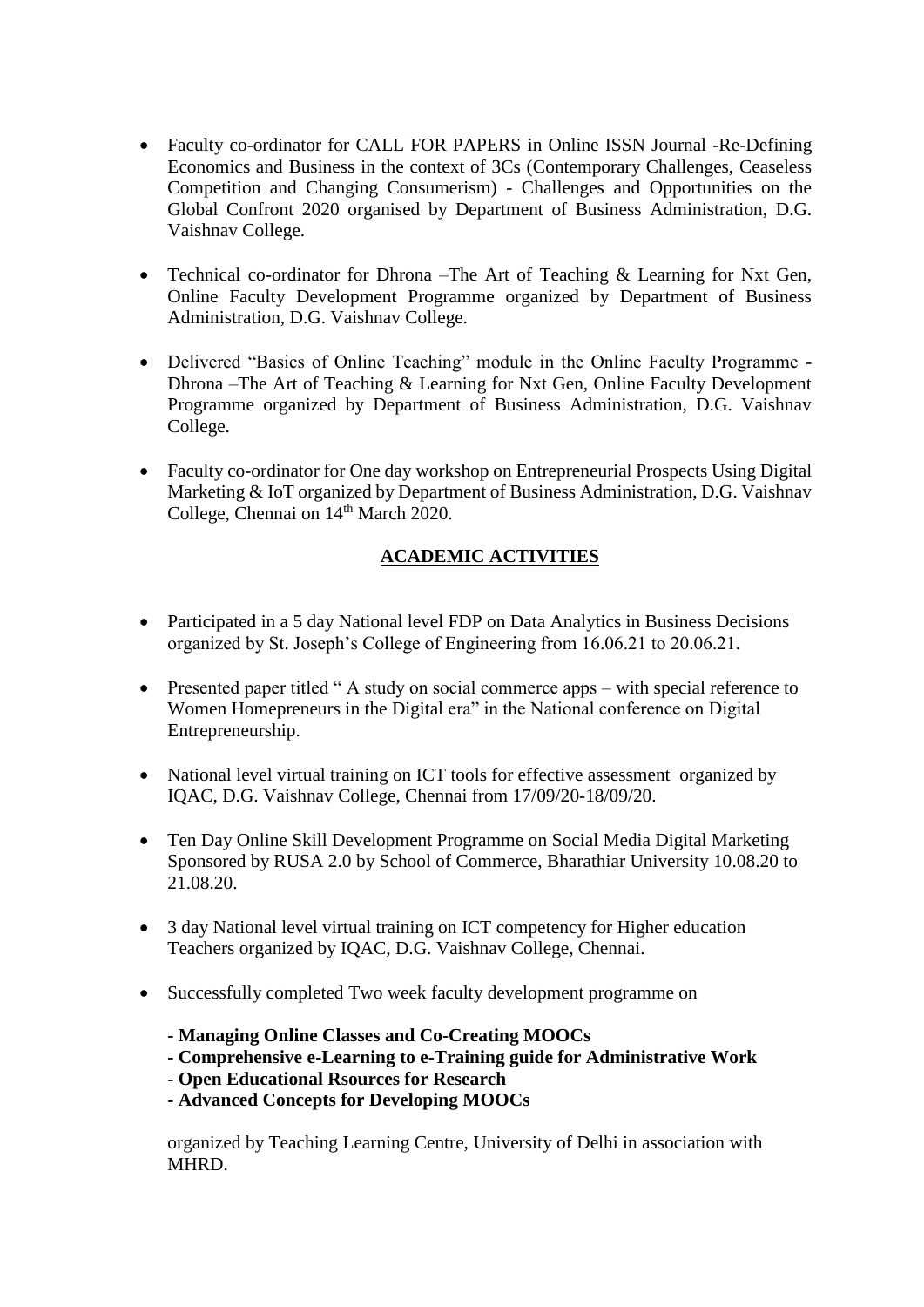- 2 day workshop on Data Analysis using SPSS organized by Department of Business Administration, D.G. Vaishnav College, Chennai.
- One week faculty orientation programme organized by IQAC, D.G. Vaishnav College, Chennai.
- Seminar on GST Understanding GST and its impacts organized by Department of Commerce, NIHM, Chennai.
- Faculty Development Programme on Structured Equation Modelling using AMOS at Easwari Engineering College, Chennai.
- Two day conference on National Cyber Safety &Security Standards Summit 2013 organized by Department of Electronics, Information Technology, Ministry of Communication & Information Technology, held at Chennai.
- 2 day National seminar on Human Rights Dynamics and Dialectics organized by Department of Women Studies, Bharathidasan University, Trichy.
- Workshop on Outcome based Accreditation Process and Parameters organized by CARE Group of Institutions, Trichy.
- 1 day workshop on "Business Analytics for Gen Z Managers" organized by CARE School of Business Management.

| S. No. | Title                                                                                                                        | Year      | <b>Publication Details</b>                                                                                                                                                                                                                                                                 |
|--------|------------------------------------------------------------------------------------------------------------------------------|-----------|--------------------------------------------------------------------------------------------------------------------------------------------------------------------------------------------------------------------------------------------------------------------------------------------|
| 1.     | A study on social commerce apps -<br>with special reference to women<br>homepreneurs in the digital era.                     | Jan 2021  | National Conference<br>Digital<br>on<br>Marketing. ISBN :978-81-949292-9-1,<br>Pg No.1-3.                                                                                                                                                                                                  |
| 2.     | Social commerce constructs & Trust<br>as influencers of consumer decision<br>making with reference to fashion e-<br>tailing. | Dec 2020  | IFIP WG8.6 Working Conference held<br>virtually at IIM Trichy Dec 17-19 2020<br>Advances in Information and<br><b>IFIP</b><br>Communication Technology Part II,<br>Springer.<br>ISBN 978-3-030-64860-2 ISBN 978-3-<br>030-64861-9 (eBook)<br>https://doi.org/10.1007/978-3-030-<br>64861-9 |
| 3.     | <b>CRM</b><br><b>IMPLEMENTATION:</b><br>A<br>study with reference to Avonflex pvt<br>ltd                                     | June 2020 | The New Economist (ISSN 2347 - 7172)                                                                                                                                                                                                                                                       |
| 4.     | Empirical<br>analysis<br>of<br>gender<br>differences is social networking<br>sites usage and purpose.                        | Feb 2020  | International<br>conference<br><sub>on</sub><br>Researches<br>Contemporary<br>in<br>Engineering, Science, Management $\&$<br>Arts (ICCRESMA), Chennai.                                                                                                                                     |

## **RESEARCH PUBLICATIONS/CONFERENCE PRESENTATION**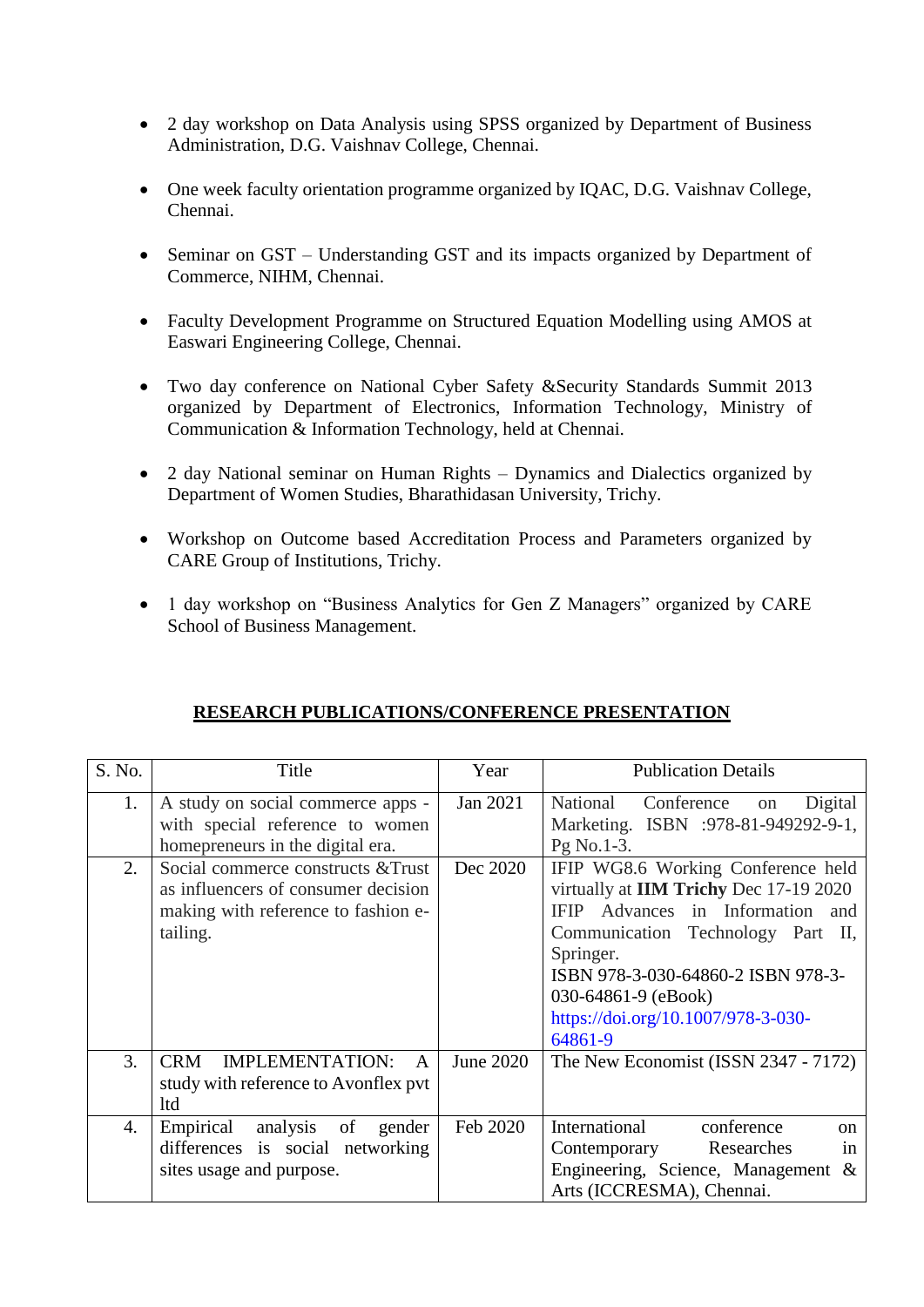| 5.  | A study on usage of social                                                   | Feb 2020        | <b>Studies in Indian Place Names with ISSN</b>                                      |
|-----|------------------------------------------------------------------------------|-----------------|-------------------------------------------------------------------------------------|
|     | networking<br>$sites -$<br>Marketing<br>Perspective                          |                 | no. 2394-3114 Vol:40 issue:27 Month:<br>February Year:2020 Impact factor:6.3        |
| 6.  | A study on the facilitative role of                                          | Dec 2018        | <b>AJANTHA</b> (UGC approved journal)                                               |
|     | social commerce<br>in<br>consumer<br>making<br>decision<br>with<br>special   |                 | ISSN-2277-5730 Journal Impact Factor<br>5.5.                                        |
|     | reference to e-tailing                                                       |                 |                                                                                     |
| 7.  | A study on the role of social                                                | <b>Jan 2018</b> | <b>SCOPUS INDEXED JOURNAL</b>                                                       |
|     | commerce constructs for shopping<br>fashion products.                        |                 | International<br>Journal<br>of<br>Civil<br>Engineering & Technology (IJCIET),       |
|     |                                                                              |                 | Vol.9, Issue 1, January 2018, ISSN Print:                                           |
|     |                                                                              |                 | 0976-6308 and ISSN Online: 0976-6316,<br>pp. 508-518.                               |
| 8.  | Investigating<br>$\&$<br>gender<br>age                                       | Oct 2017        | Journal of Management (JOM), Vol.4,                                                 |
|     | differences on social commerce                                               |                 | Issue 2, October 2017, ISSN: 2347 3940,                                             |
|     | constructs and trust for shopping<br>fashion<br>products<br>in<br>social     |                 | pp. 597-601.                                                                        |
|     | networking sites.                                                            |                 |                                                                                     |
| 9.  | A study on the role of social media<br>networks for online retailers with    | Feb 2017        | International<br><b>MIM</b><br>Journal<br>of<br>Management Research (MIM IJMR),     |
|     | special reference to fashion industry                                        |                 | Vol.3, Issue 1, February 2017, ISSN :                                               |
|     | in India.                                                                    |                 | $2394 - 6997$ , pp. 85-90.                                                          |
| 10. | Leveraging<br>social<br>media<br>for<br>marketing $- A$ case study approach. | Apr 2016        | Journal of Soft Skills in Management,<br>Vol.4, Issue-I, Jan-Apr 2016, pp.57-66.    |
| 11. | A study on emerging trends in retail                                         | Jul 2015        | of<br>International<br>Journal<br><b>Business</b>                                   |
|     | sector with special reference to<br>social media.                            |                 | Intelligence & Innovations, Vol.2, Issue<br>2, Special Edition July 2015, ISSN 2348 |
|     |                                                                              |                 | $-4705$ , pp.121-126.                                                               |
| 12. | Enabling Social Commerce - Big                                               | Apr 2015        | National Conference on Recent trends in                                             |
|     | Analytics<br>with<br>Data<br>special                                         |                 | Computing $&$ Communications – April                                                |
|     | reference to Social media Analytics"                                         |                 | 2015, Sri Sairam Engineering College,<br>Chennai.                                   |
|     |                                                                              |                 |                                                                                     |
| 13. | A study on social media presence to                                          | Jan 2014        | National<br>Conference<br>Digital<br>on                                             |
|     | occurrence: Social Commerce                                                  |                 | Marketing - NCDM 2014, Thiyagaraja<br>School of Management, Madurai, 31             |
|     |                                                                              |                 | January 2014, ISBN 973-93-82338-94-9,                                               |
|     |                                                                              | Dec 2013        | pp.32-35<br>Journal of Virtu - Annamalai Journal of                                 |
| 14. | A study on marketer's perspective<br>of social media for Indian Banking      |                 | Management, Vol.6, Special Issue<br>1.                                              |
|     | Sector                                                                       |                 | December 2013, ISSN : 0974-0406,                                                    |
|     |                                                                              |                 | pp.67-70.                                                                           |
| 15. | Big Data : A Marketers perspective                                           | Jun 2013        | International Journal for Management                                                |
|     | of emerging marketing approach,                                              |                 | Research and Review - June 2013. ISSN<br>2249-7196, pp 2872-2880                    |